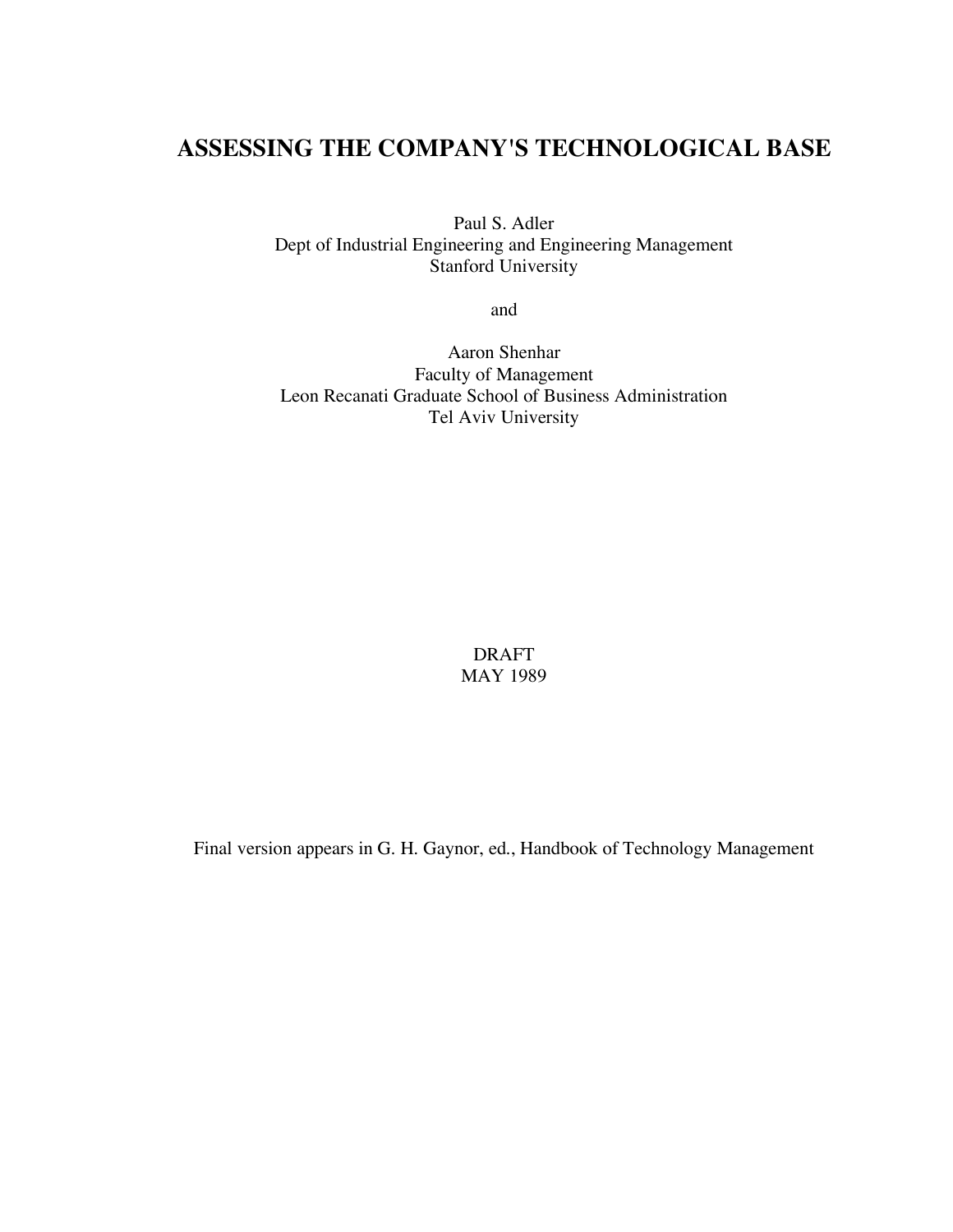#### **ASSESSING THE COMPANY'S TECHNOLOGICAL BASE**

#### **INTRODUCTION**

A key success factor in accomplishing the strategic and operational goals of the organization is the adequacy of its technological base -- its technological know-how and the organizational levers for effectively building and deploying that know-how. Just as important as the quality technology base itself is management's ability to correctly assess its strengths and weaknesses:

\*Exhibit A: when IBM decided to enter the personal computer business, an assessment of its technological base showed that it was well prepared for that move, with the skilled computer and electronics people and the right values as regards technology, quality, service, and customer orientations. However, IBM decided that it did not have the appropriate structure for this new product line. An effective PC business would need to be much more "agile" than most of IBM core businesses. So when it established the new division for the PC business, it was structured as in Independent Business Unit, more autonomous than most of IBM's divisions from Corporate control. Despite IBM's impressive PC market share, it is still unclear whether they can sustain the rapid pace of technological and product change.

\*Exhibit B: When the Swiss watch industry faced the introduction of digital watches by American and Japanese companies in the early 1970s, they discovered only belatedly that they were not prepared for the new electronic era. Most Swiss watch companies knew very little about the technology of either integrated circuits or digital displays embedded in digital watches, and they had neither the right organizational structure for developing electronic devices nor the appropriate project management processes and decision-making procedures to deal with the much faster pace of technical product and market change associated with the new technologies. Not only where they unprepared, but most of the industry did not even realize how unprepared they were. As a result, the world preeminence of the Swiss watch industry was shattered.

As these examples show, whether a company is contemplating a strategic change or just evaluating its implementation of a given strategy, a thorough assessment of the strengths and weaknesses of its technological base is a critical task. But what are the dimensions and elements that need to be considered in assessing the technological base? We know how to assess the financial strength of an organization, as represented by the firm's cash flow, lines of credit, equity, and so forth. Managers should be able to define and evaluate the organization's technological base in an equally rigorous way. Unfortunately, when it comes to assessing their technological base, managers often find that they must rely on intuition.

In this article, we will define the technological base concept, describe its elements, and identify some key managerial issues in evaluating, establishing and maintaining it.

#### **FOUR DIMENSIONS OF THE TECHNOLOGICAL BASE**

The technological base is what enables an organization to develop new products to meet the current market needs identified by the company, to manufacture these products using the appropriate process technologies, to develop or adapt new product and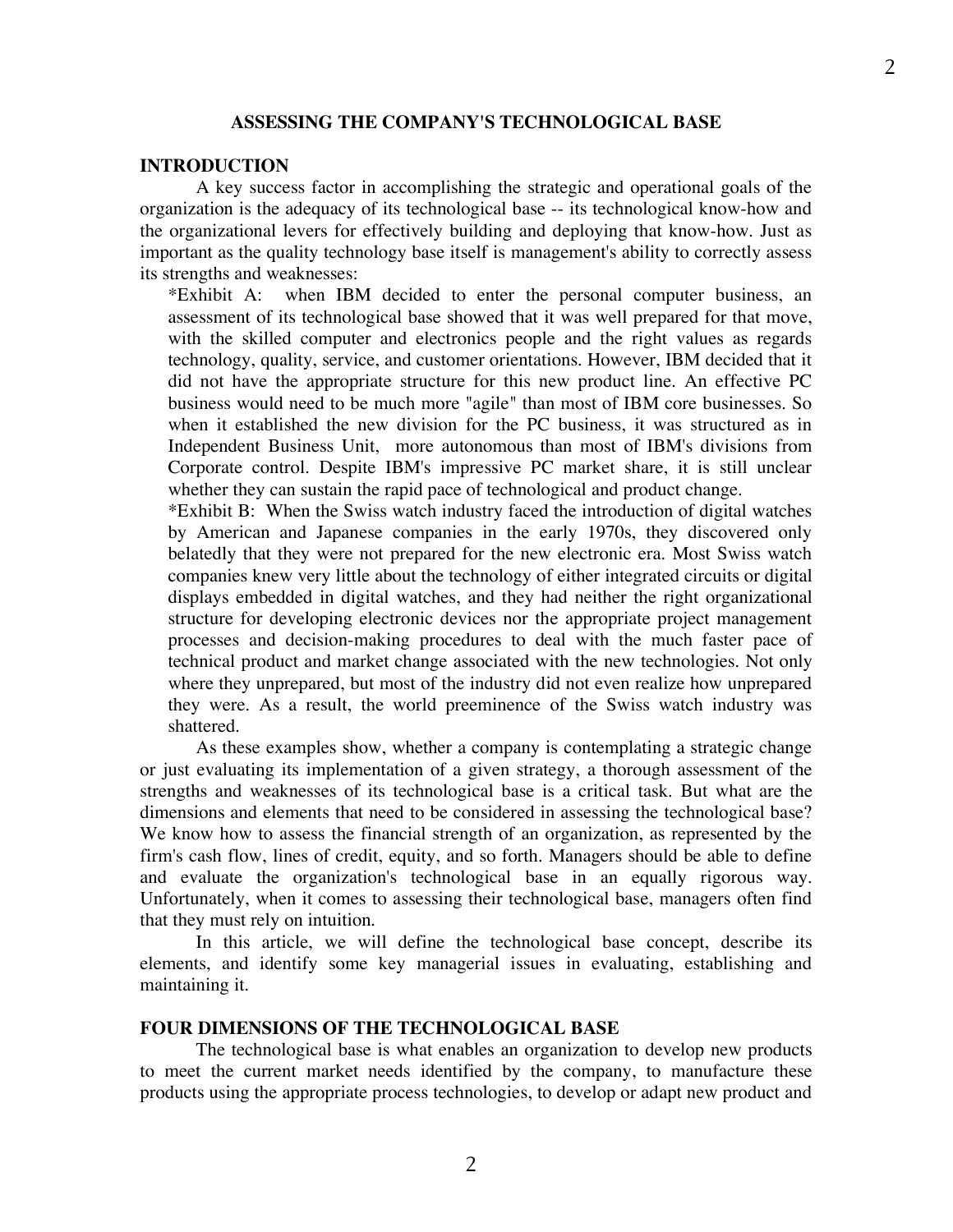process technologies to meet projected future needs, and to respond promptly to unexpected competitive moves or to unforeseen opportunities that require actions involving technology. This functional specification of the technological base implies that in addition to evaluating its current products, processes and projects, the management team must assess whether the organization is technologically equipped to meet its strategic objectives (Roberts and Berry, 1985), and further, whether the organization is technologically strong enough to create new opportunities for itself and to meet the opportunities and threats created by its environment and its competitors.

What kinds of questions should the managers ask themselves as they attempt to assess their technology base? Our framework groups the elements of this assessment into four dimensions, each contributing to the organization's technological capability in a different way (see Figure 1):

#### [PUT FIGURE 1 ABOUT HERE]

- 1. Technological assets: these are the most immediately visible elements of the technological base, the set of reproducible capabilities in product, process and support areas.
- 2. Organizational assets: these are the resources that enable the business to develop and deploy the technological assets, specifically: the skill-profile of employees and managers, the procedures for getting things done, the organizational structure, the strategies that guide action, and the culture that shapes shared assumptions and values.
- 3. External assets: these are the relations that the firm establishes with current and potential allies, rivals, suppliers, customers, and political actors.
- 4. Projects: these are the means by which technological, organizational and external assets are both deployed and transformed. They should be considered part of the technology base insofar as the organization's *modus operandi* in its projects is a learned behavioral pattern that can contribute to or detract from technological and business performance.

To illustrate of these dimensions and to identify some of the key managerial issues involved in each, we shall use the example of two companies we have studied in the defense industry -- we'll call them Electro Corp. and Ammo Corp. Both decided, at about the same time, to enter the missile (guided weapons) business; but they had quite different technological bases to work with, and they therefore had to adopt quite different strategic approaches to their entry into this sophisticated military business:

*\* Electro Corp. was previously focussed on military computers, communication, command and control, and avionics. Most of its work was subcontracted from other weapons systems houses and most of its products were subsystems in the electronics field. It had a very good reputation for rapid adjustment to changes in customer needs, and was for many years a leader in military computer technology. It had experienced R&D teams in all aspects of advanced electronics, integrated circuits, VLSI and computer peripheral equipment. Electro Corp. managers were highly competent technical people. They were proud of their company's technological leadership and of its ability to forecast technological changes. The management team felt, however, that*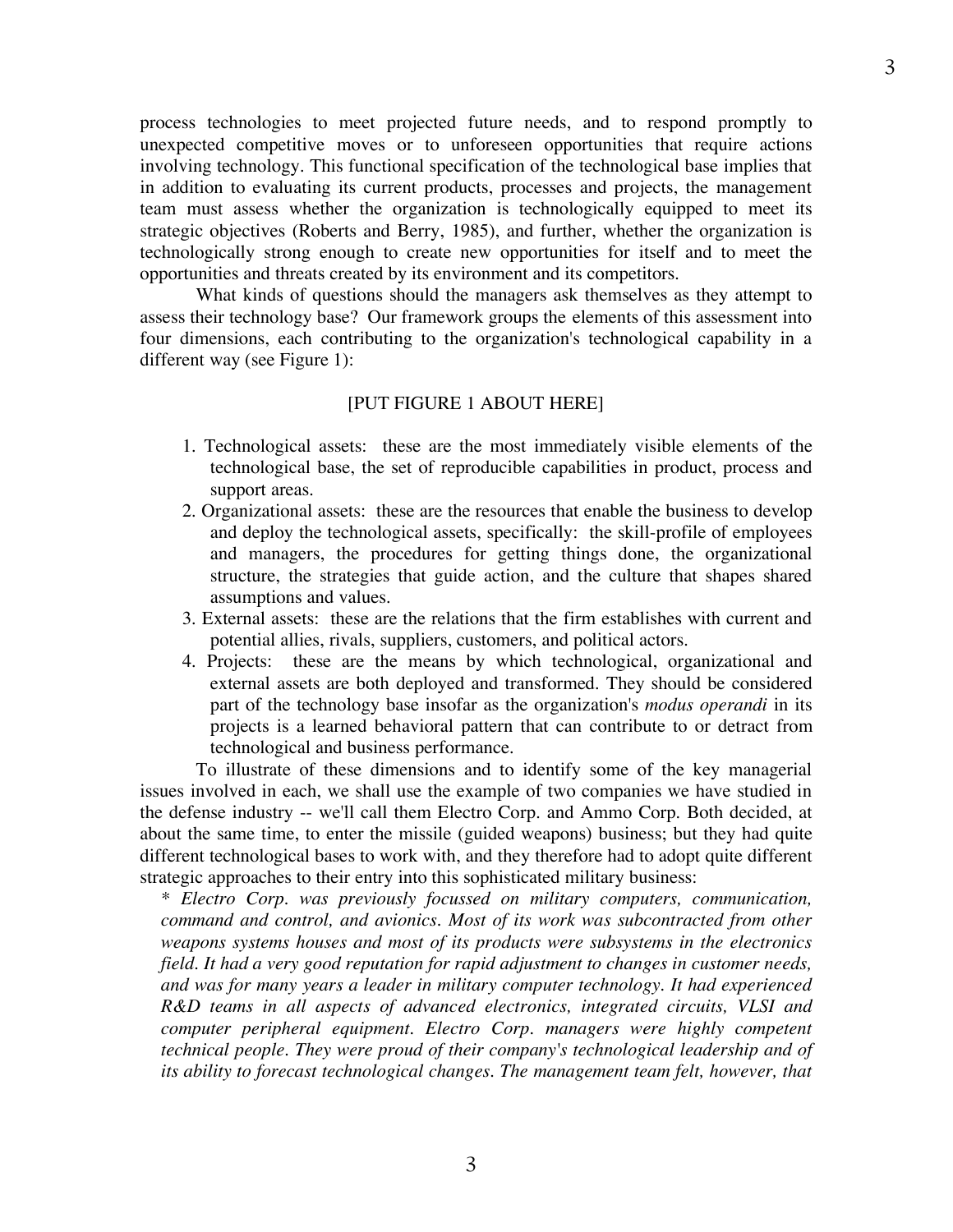*their business was headed toward saturation because the cost of avionics was*

*increasing almost exponentially and competition was becoming increasingly intense. \* Ammo Corp. designed and produced ammunition, shells, bombs, gunnery and related materiel and marketed turn-key products domestically and overseas. It had an excellent record in efficiency, quality and safety. It had also developed good relationships with its military customers and extensive experience in the effective use of test fields and ranges. Ammo Corp. managers were generally more conservative and older than Electro Corp. managers. They believed in slow and steady growth, and were not used to frequent changes either in products or technology. They felt, however, that world trends were moving against substantial increases in most countries' inventories. At the same time, they knew that advanced generations of their products would have to incorporate new guidance systems.*

Both companies undertook careful assessments of the strengths and weaknesses of their respective technological bases as a part of their decision to move into the missile segment. We shall use them to illustrate the key issues involved.

#### **TECHNOLOGICAL ASSETS**

*\* Electro Corp. had extensive experience in computers, electronics, airborne radar, communication, command and control, and microwave technology. All these technologies were well known in the company's laboratories. Every new advancement in these areas was immediately recognized by its engineers; new components were purchased and tested regularly, and almost all of its new products incorporated some of the most advanced state-of-the-art technologies in its previous technological areas. \* Electro Corp. lacked experience and knowledge in guidance technology, optical sensors, missile structures and packaging, and trajectory simulation. Although most of these technologies are moving somewhat slower than Electro's previous experience in electronics, and their development takes usually much longer, many of them were completely orthogonal , however, to Electro's existing knowledge.*

*\* Ammo Corp. had excellent mechanical design skills. They had solid experience in packaging, thermal protection and simulation. They also had some experience in aeronautical technologies. These "hard core" technologies were developed and studied by Ammo Corp. over a long and steady process of slow advancement, testing and improvements. Ammo Corp. had some of its own secrets in these technologies. Being a military contractor, these "secrets" were never patented, but rather, used as specific features in Ammos products and giving them a reputation of a company who's products are well designed, reliable, easy to use and keep improving. But they lacked expertise in computers, electronics, sensors, radar and microwave. These rapidly changing technologies were rarely incorporated in Emmo's products. If at all, they were used to subcontract work in these areas or had the customer (the military) doing the integration between the two different kinds. Going into the guided weapons domain required however, some in-house capability in these electronics related areas; a capability which, as mentioned, was unknown at Ammo.*

Technological assets are the specific technologies in which the organization can claim competence. They fall into three main activity areas: product, process and support. An assessment of the organization's technology base should encompass all three main areas. (A more refined breakdown can be based on the value chain (Porter, 1985):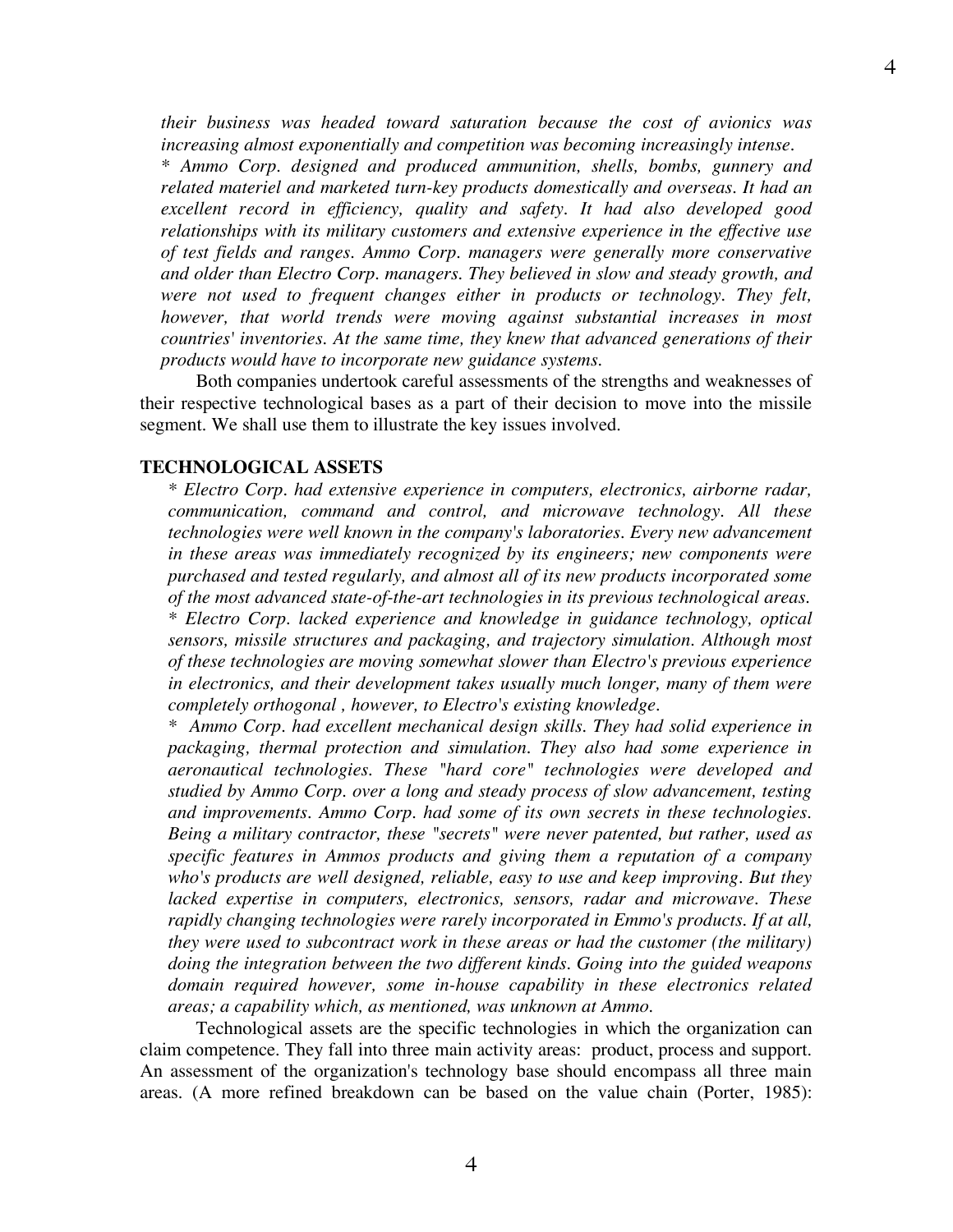companies should evaluate their technological strengths and weaknesses in inbound logistics, operations, outbound logistics, marketing, sales and service, as well as in crosscutting areas such as procurement, technology development, human resource management, and the firm's infrastructure.) While the relative importance of each area will depend on the firm's strategy and competitive situation, there are almost always enough positive and negative synergies across the areas to make a commitment to their joint strategic management a good investment.

The first step is therefore to develop a list or "map" of the relevant technologies (Jasper, 1980). Sometimes this is easy and obvious; but in more diversified businesses, mapping confronts two challenges. First, the organization must find the appropriate aggregation level for the hundreds and sometimes thousands of discrete relevant technologies. Strategic planning cannot encompass more than dozen or so major groups. Second, and more difficult, is the challenge of identifying the right dimensions along which to aggregate. The best mapping is rarely that given by the academic disciplines (mechanical  $\underline{v}$  electrical, etc) or by the organizational chart (hardware  $\underline{v}$  software, etc). It typically takes several iterations before the organization develops a technology map that is neither too detailed nor too aggregate, and neither too functional nor too productoriented. But these iterations are extremely valuable not only for the map they produce but also for the common understanding and vocabulary that they create between technologists and managers (Mitchell, 1986).

One dimension of aggregation that has proven very useful is the distinction between base, key, pacing and emergent technologies. Base technologies are those that are necessary for being in the game, but do not provide any competitive advantage because all the industry players have equal access to them. Key technologies are those that can provide competitive advantage in the current game. Pacing technologies are those that, while not currently being deployed in your industry, have the proven potential of displacing one of your key or even base technologies. And emerging technologies are on the horizon, as yet unproven, but potentially important. (A.D. Little, 1981; Booz-Allen and Hamilton, 1981a). The importance of pacing and emerging technologies should not be underestimated: in assessing your technological assets, it is vitally important not to restrict your vision to technologies you are currently active in. It is tempting to think that you can strategically manage your technology assets "bottom up" -- through the right methodologies for selecting the most promising projects among those proposed by the technologists; but this is to forget that the most strategically significant technologies might be ones for which the organization is not currently generating any project proposals.

The state of the firm's technological assets can be evaluated along two dimensions. First and most obviously, the business needs to assess its technological strengths and weaknesses relative to the external world -- to its competitors and to the evolving technological frontiers. Here the technology life-cycle notion (Foster, 1986) is very useful. In some industries (such as chemicals), patents are a powerful competitive lever, and an assessment of the firm's relative patent position is needed. In other industries, other indicators of competitive technological standing need to be developed. Beyond the assessment of each individual technology, the organization needs to assess its ability to deal with the interdependencies between technologies. Second, the resulting map of the organization's technological strengths and weaknesses should then be related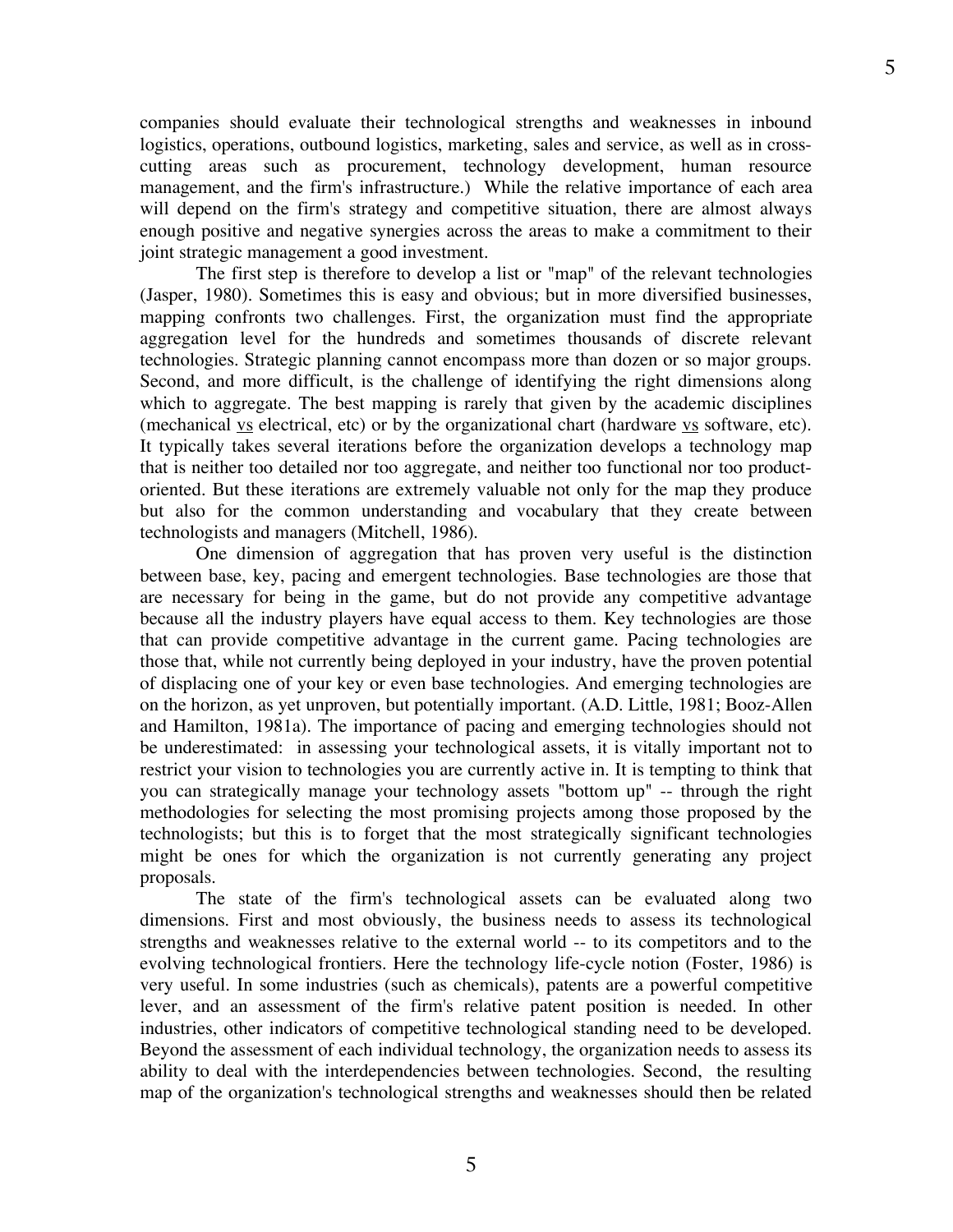to the firm's current and projected product portfolio. There may be imbalances between your technological strengths and the product market opportunities.

#### **ORGANIZATIONAL ASSETS**

The organizational dimension of the technological base can be broken down into five key elements: skills, procedures, structure strategy and culture (Adler, 1989a).

#### **Skills**

*Possibly the single most important factor in the assessment of the organization's technology base is its skill base -- its mix of technical and managerial skills. The organization only "knows" what its employees and managers have learned, not what is stored in its computer files:*

*\*Electro Corp. had excellent electrical engineers, computer scientists, and software engineers. These engineers were usually young and newly recruited, the kind of workers usually met in high-tech computer industries. They kept a strong contact with the outer world, and were usually up-to-date on each development in the electronics and computer world. They lacked aeronautical engineers, physicists and missile systems engineers. These engineers are usually harder to find. Most of them are less flexible than electronics people and their skills are usually developed over many years of working for the same company. When Electro Corp. decided it needs these kinds of skills it found out they are not as available as its normal workforce of electronics people.*

*\*Ammo Corp. had first-rate mechanical, aeronautical and chemical engineers. Most of them, like their managers, were older than Electro's engineers, and they have stayed with their company for a long time, acquiring deeper and better skills and sophistication within their expertises and naturally, as related to Ammo's products. Ammo lacked electronics, computers, radar and microwave engineers. As mentioned above these kind of people are of a different "bread". Young, sometimes bright, nonconformist, and not only they were not present in Ammos' workforce, Ammos managers didn't even have a common language with such people, making it more difficult to interview them, evaluate their skills and integrate them into their project groups. This point will be mentioned again later when we discuss the notion of "culture".*

*\*Both companies lacked people with the appropriate project management skills: at Electro Corp., they had no experience with large systems and the associated project complexity, and at Ammo Corp., they had no experience with advanced development projects which incorporate newly developed technologies of substantial technological uncertainty. Again, these capabilities can only be acquired through many years of experience in managing projects and in moving from one project to another, usually in the same line of projects. Very rarely do project managers or systems engineers of large projects move between different kinds of projects. And as before, they tend to stay within one company most of their career. The two companies found it rather difficult to locate and recruit such engineers out of the manpower market and similarly, they had no experience in the in-house development of such skills.*

The organization should have a clear map of the technical skill base available to it through its engineers and scientists, as well as through its technicians and non-technical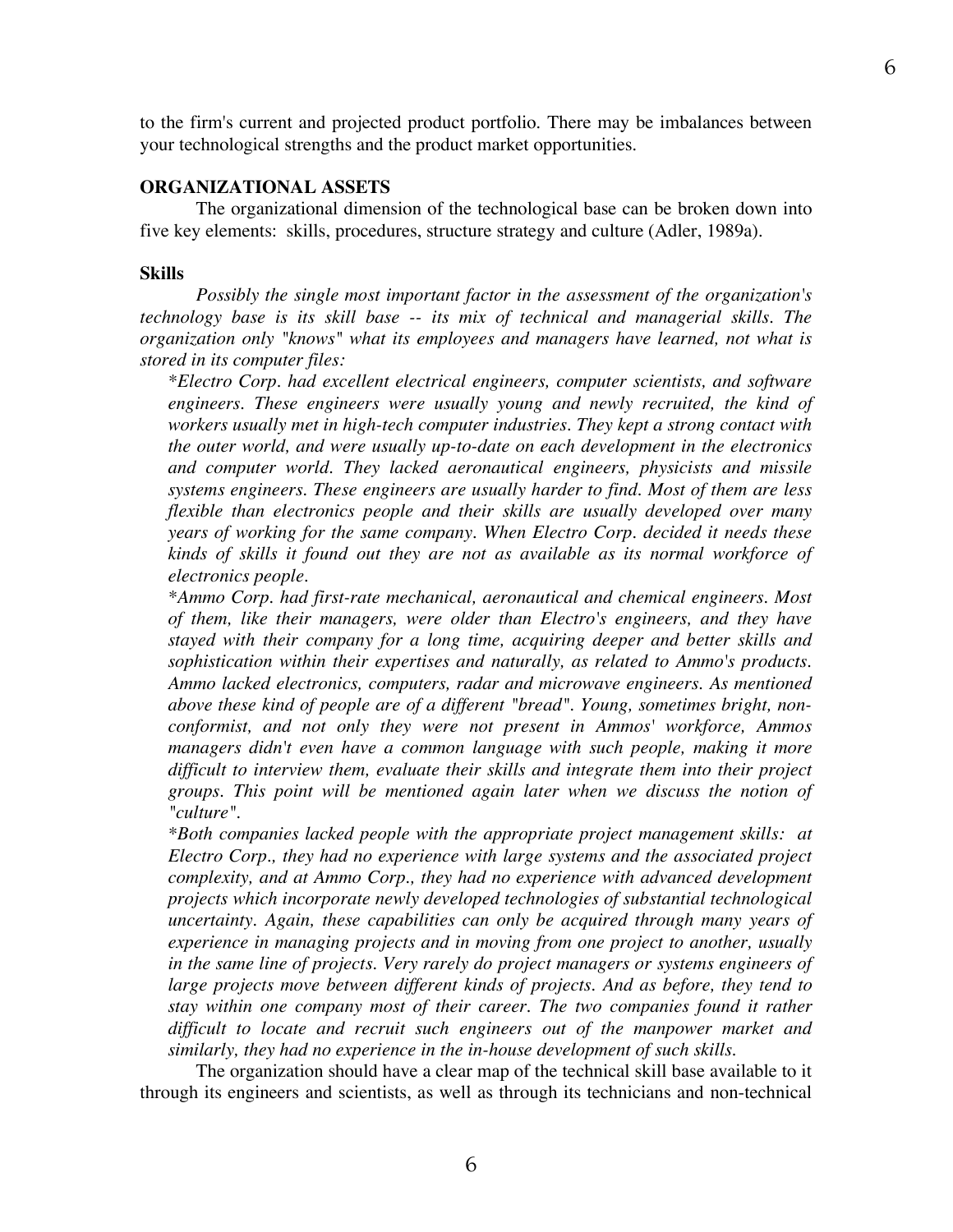personnel. Clearly, this map bears a close resemblance to the technological assets map; but there may be equipment in place that is not fully exploited due to skills deficiencies, and there may be skills that may be too "tacit" -- to close to the "art" end of the art/science spectrum -- to be included under technological assets. Two dimensions are the technical skill mix need careful study. First, what types of skill does the organization tap? To what professional groups do your people belong? What types of degree do they possess? What types of experience do they bring to the task? Second, what level of skill can you tap in these domains? What is the mix of educational levels? Of experience levels? Types and levels are both difficult to assess. As with technological assets, the more challenging part is classifying the relevant types of skills. This cannot typically be determined from the organizational chart or from the personnel classifications. These may serve as a first cut; but ultimately the organization needs to refer to its strategic direction and the external environment of opportunities and threats to know whether to classify engineers as mechanical vs electrical or product vs process designers.

Of particular importance is an assessment of the management team's technical skills. Managers lacking the needed skills can remedy the situation by some individual knowledge-building and/or by the inclusion in the team of a technologist capable of translating between the business and technical worlds.

Managerial skills are critical to an organization's technical performance. Do you have the people to provide leadership to your engineers and scientists? Do you have experienced project managers who can undertake complex and advanced projects, who have sound technical judgement and intuition, and who can make the needed tradeoff decisions? Do you have managers on the factory floor who understand how to implement new manufacturing automation?

At an aggregate level, the organization needs to ask questions such as: do you have the right mixture of technical and managerial skills in the organization? How effective is the dual ladder (if the organization has one)? At the more micro level, it is important to ensure the correct mixture of personalities in your work groups. Ed Roberts and his associates at MIT have written extensively on the need for a balanced mixture of "critical functions" in innovative organizations (Roberts and Fusfeld, 1981; see also Frohman, 1980). The lack of one or more of these functions may seriously reduce the probability of successful innovation.

#### **Procedures**

*\* Electro Corp. had a well-oiled procedure for assessing and selecting new products. Being in the electronics business for many years, it's managers understood well the need for a continuous flow of information, a rapid processing of new ideas and a fast process of selecting new products and launching new projects. When an engineer in Electro had a new idea he knows where to go: They have established several committees for new products evaluations, at various levels - within, and across product lines; they had an executive strategic "think tank", that met twice a year, to discuss new products and technological trends, and establish strategic directions for the company.*

*\* Ammo Corp. by contrast had never needed a sophisticated planning procedure; being in a slow moving business, their decision normally emerged from the normal evolutionary slow process of usual work. A decision to launch a new product would*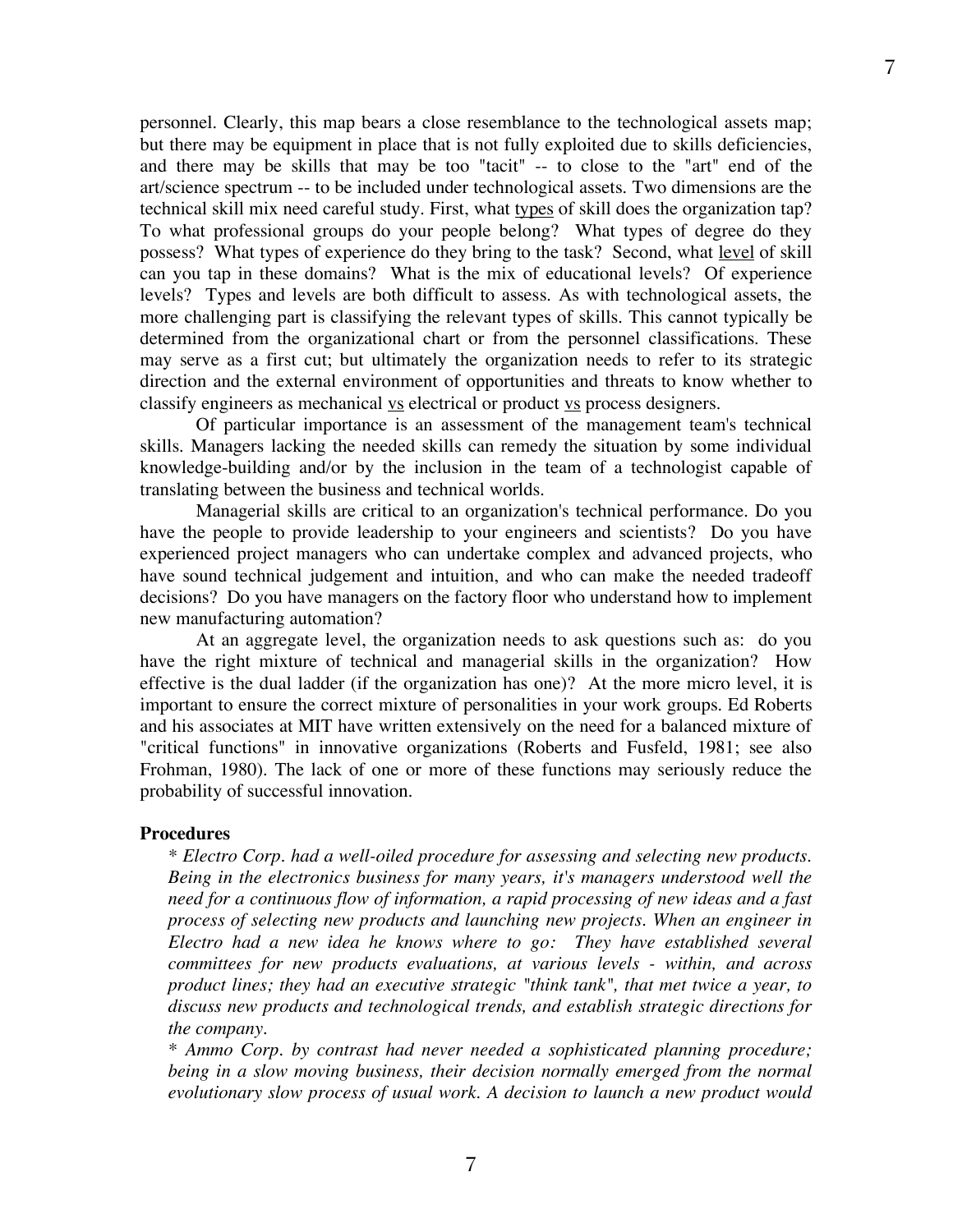*usually take several years, and by the time it was made, it was crystal clear to everybody, both within the company and to its customers that this is going to be the next step. This format of decision making did not require a fast dissemination of information on new technologies (which actually changed very slow). Facing the new era, they found however, that their old scheme of planning and decision making must be changed.*

Procedures are the "organizational technology" -- the routines through which things are accomplished. There are two broad classes of procedures -- planning and control, in other words, decision-making and information flows. Planning procedures should be assessed in technology forecasting, budgeting, project selection, and project management. Control procedures should be assessed in personnel evaluation, organizational performance criteria, and project control mechanisms.

The key criterion for assessing these procedures is, we believe, whether they facilitate or impede organizational learning. A project selection procedure, for example, can be designed to encourage the right mix of creative bottom-up initiative and rigorous review, or alternatively it can become a bureaucratic deterrent creating unnecessarily formalistic hurdles and politicized project promotion games.

#### **Structure**

*\* Electro Corp. was organized into product-based business units, each with its own engineering function. In addition they had some central engineering services that included software, packaging, analog electronics, power supplies etc. They had also a central strong manufacturing capability serving all business units. Each business unit was managed as a separate profit center, with a lot of autonomy to product line managers.*

*\* Ammo Corp. was also organized by product line, but not as separate divisions, since there was a lot of common technology and marketing across products. Despite of its size, it was managed as a family with lop managers sincere involvement in each product line and almost in each product. This resulted however in a strong centralized form of management and low autonomy to project and product line managers.*

The structure of the organization has a great effect on its ability to meet new challenges in technological development and project management. The basic dilemma in organizational structure is between (a) the need to keep people who are focused on the same types of tasks together, so as to ensure that they remain up-to-date in that functional field, and (b) the need for collaboration across different functions, so as to ensure that projects do not suffer for lack of timely information or appropriate incentives. As suggested by Tom Allen (1986), the basic parameters of choosing the appropriate structure are therefore: the rate of change of the functional knowledge-base (faster change indicating great reliance on the functional dimension), and sub-system interdependence in the projects and the duration of the project assignments (both indicating greater reliance on the product dimension).

Many organizations find that they need to attend simultaneously to both dimensions. Formal structures for doing this are called "matrix" structures. There are many organizational and behavioral barriers to the effective operation of a matrix structure (Lawrence, Kolodny and Davis, 1977), and many managers are therefore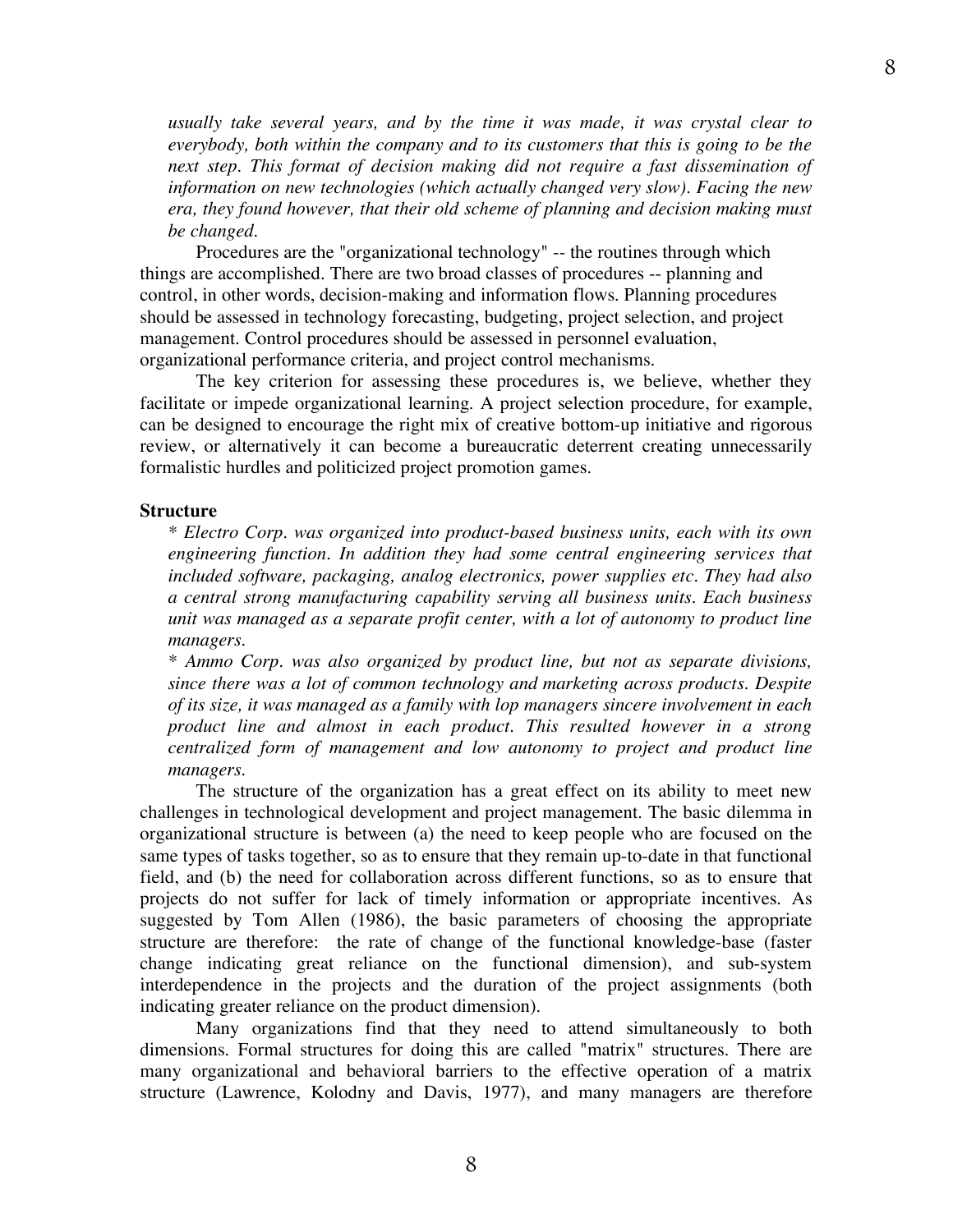reluctant to adopt that organizational form. But whether or not they are formalized, matrices are often unavoidable, and instead of backing away from the matrix form, organizations should accompany its introduction with complementary changes in the four other organizational elements that can enhance its benefits and limit its costs: new management skills and procedures are often needed, as well as greater strategic consensus and cultural integration.

One could also include under structure a second component: geographic location. The physical structure of the organization plays a key role in enhancing or impeding the informal flow of information between groups both within and across functions (Allen, 1977). Indeed, some firms achieve the goals of matrix by having an exclusively functional organization chart but geographically dispersing the functional people into product organizations. Here the informal communication created by colocation balances the formal communication channels of the reporting structure.

The assessment of the structure component of the technological base is difficult: there is typically no one obviously correct organizational design; every design has its strengths and weaknesses; and there needs to be a good fit with the other four elements of the organizational dimension. The two key channels of structure's influence on performance are information and incentives. So the two key criteria for assessing structural component of the technology base are: is our structure facilitating or impeding the needed communication flows, and is it creating useful or counter-productive incentives?

#### **Strategy**

*\* Electro Corp.'s prior strategy was that of a subcontractor whose competitive edge was in fast reaction to changes in customers' requirements and in gaining advantage out of recent technological developments. Practicing this strategy for many years made them a quite attractive contractor in the eyes of customers and main contractors that have used their services. Quite different strategic priorities would need to characterize its missile systems business.*

*\* Ammo Corp. had traditionally thought of itself as specialized in low-cost mass production, in which its competitive edge was in particularly high quality and safety standards. They have emphasized their reliable products, their long shelf-life, their easy-to-use capability and rapid training cycles for new users. In the missile business, however, it would need to differentiate its product on additional performance dimensions. Accuracy, lit-rate and especially the compatibility with additional systems (airborne, naval and land platforms) had to play a major role in their new strategy of product deployment.*

In what sense is strategy part of the technological base? Conventionally, strategy is viewed as a more or less deliberate pattern of decisions about the development or deployment of that base. But looked at more closely, the organizational processes of formulating and implementing strategy and the even the substantive content of that strategy are typically deeply embedded in the organizational fabric of the business. As a result, they are typically not amenable to particularly rapid change -- top management's desires notwithstanding. It is true that some organizations put a premium on strategic flexibility, and in some environments such flexibility may be particularly valuable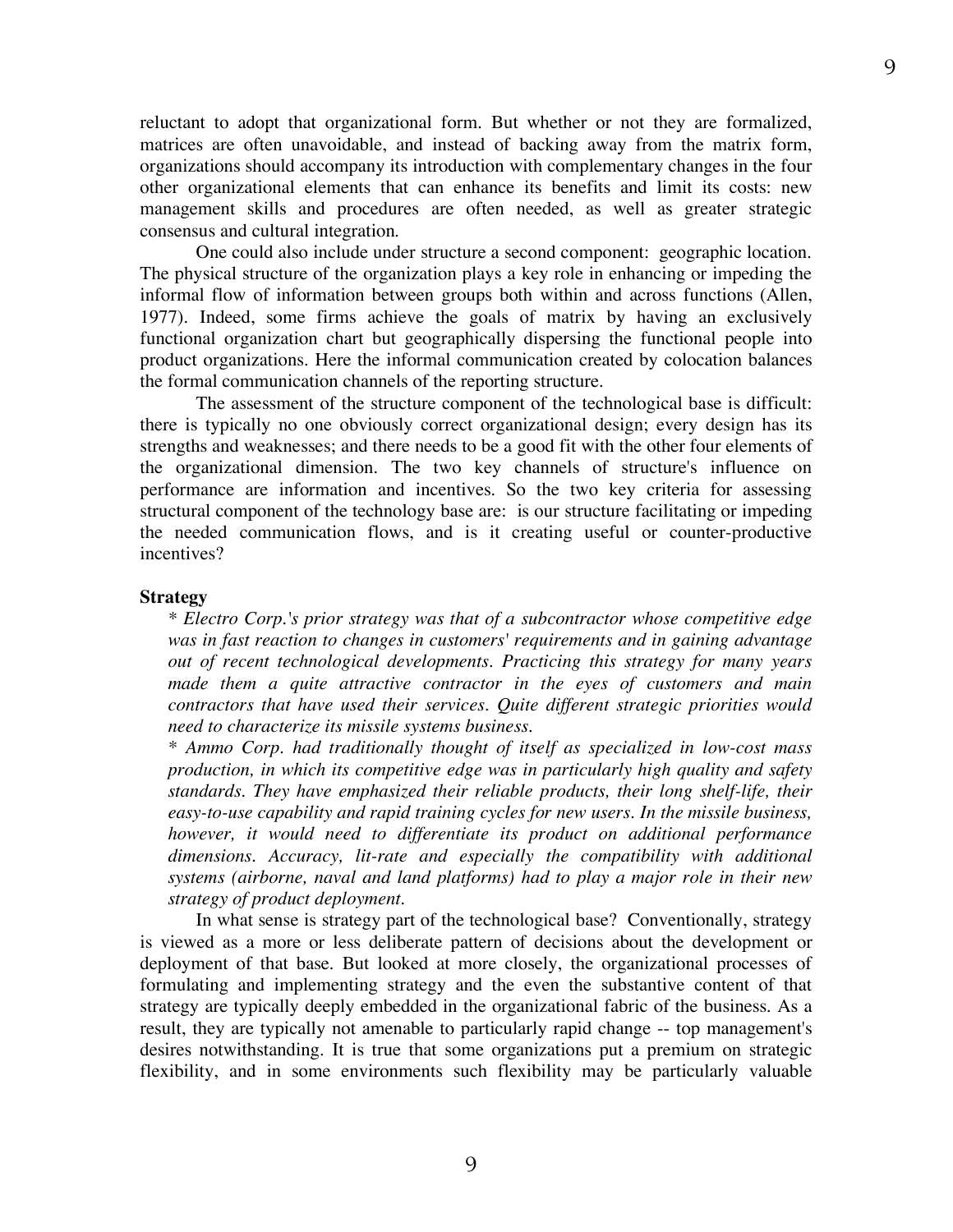(Bhide, 1986). But flexibility is only one criterion amongst others for assessing the strategic element of the technological base.

We can identify at least two other criteria. First, there is the fit between the various sub-elements that should be included under strategy. Many firms have learnt over the last few decades how to elaborate explicit business strategies. But despite the burgeoning literature, few firms have so far elaborated strategies for specific subfunctions (such as engineering or manufacturing) and even fewer have elaborated crossfunctional strategies in areas such as technology. Obviously, the technology strategy subelement is of particular importance to the technology base, but it will be of little use unless it is well integrated with both the business strategy and with the functional strategies, especially with the strategies of those functions such as R&D, manufacturing, information systems and marketing that contribute most to defining and implementing the technology strategy.

In order to ensure an adequate fit, two sub-criteria are useful. First, the content of the strategies have to be reasonably comprehensive (without being so obsessively detailed as to inhibit action). Ten-line strategic statements have the appeal of concision. But to serve effectively as a guide to daily decision-making, the strategy should be specified at a more detailed level, so that it can guide decisions in the distinct policy domains that middle managers are responsible for. Too often, strategy is seen as an overall direction that is implemented in a set of projects. This misses a crucial intermediate step -- the policies that can link the myriad daily decisions made about the conduct of projects and on-going operations to the strategic direction. Adler (1989) discusses ten policy domains for technology strategy.

Second, an adequate fit between the various strategies will typically require a more participative process of strategy formulation. The elaboration of functional strategies draws functional managers into a more active role in the strategy process; ensuring that these various functional strategies are compatible requires a higher degree of dialogue across the functions and across management levels.

Apart from flexibility and fit, one other assessment criterion is worth highlighting: is the form of these strategies that of a detailed itinerary or a compass heading? Hayes (1985) makes a compelling argument that the itinerary form can only be an effective guide if the environment is stationary and well-known. Fewer and fewer industries offer such easy environments. In a dynamic environment characterized by a lot of uncertainty, flexibility may be very valuable; but the organization stills need to trace substantive lines of development for itself, and in a dynamic environment these lines of development can only be specified as an overall compass heading. This requires that the management team build real insight into the nature of their organization's current and projected capabilities and into their fit with the evolving market needs. The need for such insight explains the value, particularly in more dynamic environments, of strategic focus -- a clear sense of what the organization needs to master and what it can afford to let others do for it -- as opposed to unconstrained and unrelated diversification. Strategic focus and the quality of the insight that focus makes possible are key criteria for evaluating the strategy component of the technological base, because the greater the focus and insight, the longer the effective strategic planning time-horizon (see also Burgelman, 1984). One of the key factors inhibiting technological dynamism is U.S. firms is their short planning horizons (Booz-Allen & Hamilton, 1981b).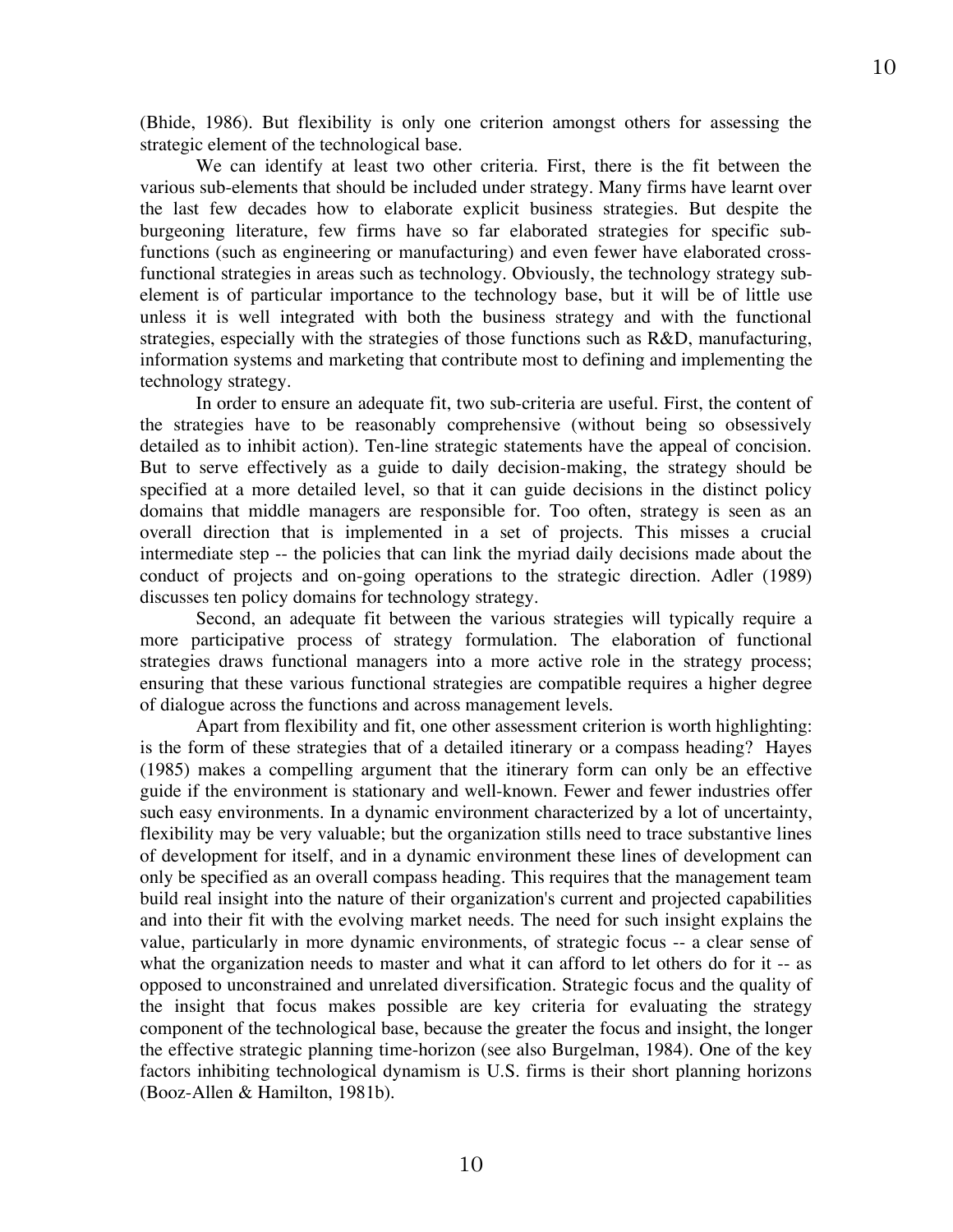#### **Culture**

*\* Electro Corp. had a culture emphasizing technological leadership. It required a close tracking of all recent technological advancements. Its engineers were "hands on" each new technology, they read (or at least subscribed to) all the journals in their field. They traveled a lot and some of them had close contacts with colleagues in other industries. In combination, they had a strong commitment to rapid response to customer needs. This meant they spent considerable amount of time with their customers -- debugging new systems and agreeing upon new features, improvements or modifications. They lacked a total systems integration culture and the kind of quality and safety standards needed for missile systems. Their engineers were good at detecting and debugging local subsystems problems. Very few of them could see the whole system, let alone the complete battlefield in which the entire system would be used and cooperate with other systems.*

*\* Ammo Corp.'s culture was technologically conservative. Their values emphasized durable technologies, accuracy, and most of all reliability and safety. No one in this company was impressed with new technologies. They were always suspicious of gimmicks or shortcuts. They appreciated on the other hand a technology that was well tested and maintained for many years. Like in old wine, they only believed in well established and thoroughly thought-off experience. This culture was obviously too conservative to compete effectively in the faster-paced missile segment. There you may often need to adopt a new technology in a short time, replace previous technologies and modify your systems by building them modular and enabling often the replacement of subsystems*

Culture is usually the most difficult organizational asset to evaluate. In defining culture, Schein's (1984) approach is particularly useful. He distinguishes three levels of visibility: first, the visible and tangible artifacts of an organizational culture are such things as pay scales and office space; second, underlying these artifacts are the normative values of the organization; and third, beneath different values there are typically different assumptions about how the world works. An assessment of the cultural element of the technological base should explore all three layers.

Two key assessment criteria are particularly useful. First, the organization can be described as segmented vs unitary (Kanter, 1983). A segmented organization, one for example in which design engineers enjoy a higher status than manufacturing engineers, will have great difficulty ensuring the producibility of its designs and the rapid manufacturing ramp-up on new products. Innovative organizations are usually characterized by a unitary culture that encourages different subunits to act as team.

A second criterion is whether the organization is focused on "learning" - continual innovation and improvement -- or only on shipments. A company that competes on new product innovation, for example, can ill afford a manufacturing unit that views dynamic change in product specifications as an interference to be resisted. The culture should reflect an appropriate balance of objectives, and the evaluation and reward procedures -- elements that reappear here as cultural artifacts -- should reflect that balance.

#### **EXTERNAL ASSETS**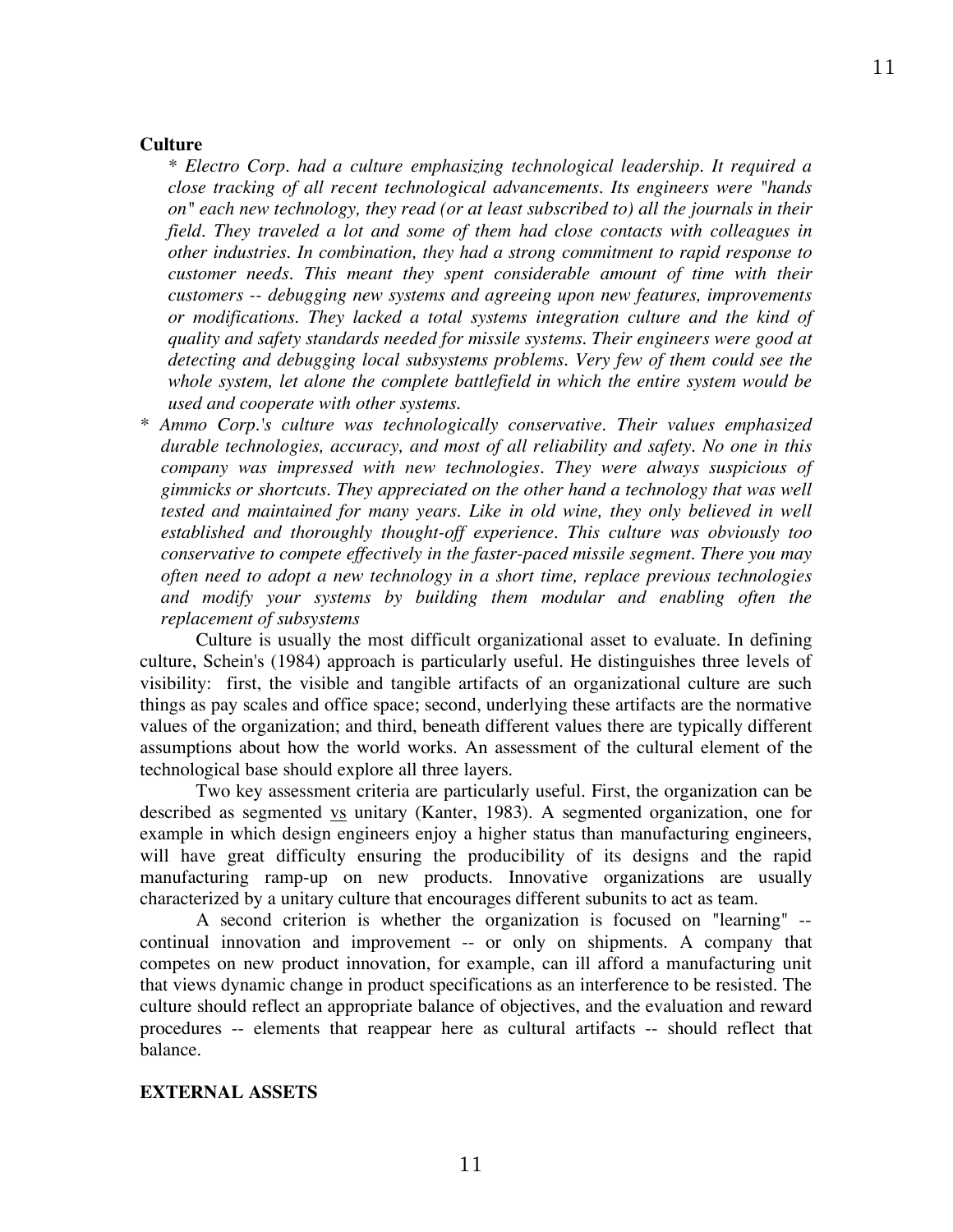*\* Electro Corp. had excellent access to the units in Department of Defense that were relevant to its previous product lines, but they had no relationships at all with the quite different units responsible for missile systems and they had no experience in using military test ranges. For them the military market was that of military computers and communication systems. The people dealing with weapons were quite different, and unknown to them. They even didn't know the people in their competitive firms. Although it didn't seem of great difficulty at the beginning, it turned out to be one of their most difficult tasks in establishing them new business line.*

*\* Ammo Corp.'s relationships with Department of Defense and the test fields were very suitable for their new missile business. Their close and frequent interaction with weapon systems departments made it very easy for them to be involved in new ideas about forthcoming systems and made them a natural candidate to go into these new fields at least in the eyes of customer, and something that was completely non-existent for Electro Corp.*

An assessment of the business's technological base should include its external assets. Some of these assets can easily be identified when one thinks of all the direct linkages the business has created or could create:

\* Downstream links to customers: How much effective access do you have to the decision makers? And since customers can provide precious new ideas (von Hippel, 1986), how well do you learn from users?

\* Upstream links to materials and component suppliers, equipment vendors and potentially relevant sources of scientific and technological knowledge: you should assess whether your organization has built appropriate links with the best people and whether those relations are sufficiently collaborative .

\* Horizontal links through alliances, industry associations and informal networking: these linkages can be precious assets in the firm's technological base, providing valuable knowledge that can fuel its internal technological assets (see, for ex., von Hippel, 1987).

Building and maintaining these external links requires, however, an appropriate set of internal organizational assets. Managing downstream linkages, for example, requires: skills to interpret customers' comments, procedures to ensure the systematic collection and analysis of field information, organizational structures to ensure that results of this analysis flow to the appropriate people and that these people have some incentive to act on it, a strategy framework that focuses people's attention on learning from users, and cultural context that avoids the "not invented here" syndrome.

Apart from the linkages that the firm itself creates, there are less voluntaristic relations with competitors and with the political environment. These relations can, however, make important contributions to the organization's technological base, just as they can severely weaken it. Porter (1985) discusses the role of "good" competitors in improving your competitive advantage, industry structure, market development and entry barriers, and through these means, your technological base can be enhanced. It is therefore important to assess the quality and configuration of your competitors as well as the efficacy of your organization's efforts to influence your competitors.

In some industries, regulations have a considerable impact on product innovation (for ex: FDA approval for new drugs) or on the organization's internal operations (for ex: EPA or OSHA regulations). Both types of regulation can have a considerable impact on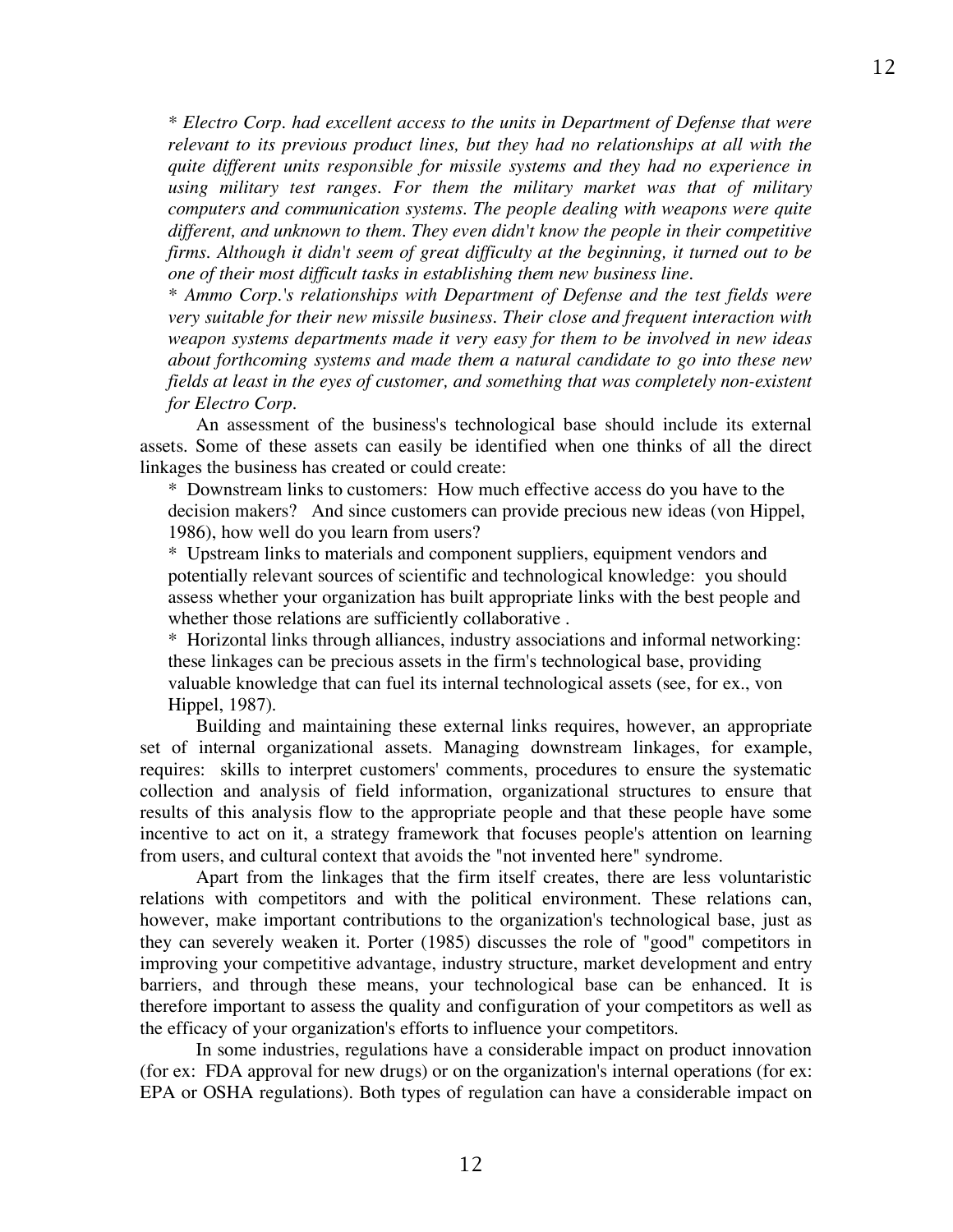the firm's projects and internal assets. The organization's technological base should therefore also be assessed in terms of the appropriateness of internal compliance policies and the productivity of relations with the regulators.

Finally, in some industries, the political environment can play an important role in shaping the firm's technological base. Recent years have seen industry players mobilize to seek protection from foreign competition -- including technologically-based competition -- and to seek government support for domestic technology development. Ansoff (1984) offers a useful discussion of how to assess your "societal" strategy.

### **PROJECTS**

Projects are the means by which the organization's internal and external assets are mobilized and transformed. An assessment of the technological assets generates a "state" view of technical activity -- the balance-sheet; assessing the projects gives a "process" view -- the profit-and-loss statement. It is therefore critical to assess your organization's project management strengths and weaknesses in the behavioral processes that constitute the projects:

*\* Electro Corp's. experience in new electronics applications gave it considerable advantage in the management of projects based on less-than-mature technologies, including in evaluating and selecting project proposals. They had a well-established form for pre-project activities, in which they have developed and tested often new capabilities and in which engineers were used to try their new ideas. Once a project was approved, it had moved past, employing efficient means for control and a wellplanned process of transferring.*

*\* Their manufacturing department was flexible enough to accept and incorporate frequent changes and to timely introduce their new product in the market. However, all of their project (and process) capability related to electronic equipment which was more or less in one category. Once they needed to plan, design and manage interdisciplinary larger projects they found this task was quite difficult.*

*\* Project activities had to be scattered now on various technologies (as mentioned in the technological assets section), and managing these interdisciplinary programs was almost as a nightmare to the newly appointed and inexperienced project manager and to the top management who had to make new kinds of decisions related to interdisciplinary system.*

*\* Ammo Corp. excelled at establishing the most efficient, high-quality, safe production process for new products based on rather mature technologies. But they did not have much experience in selecting or managing projects based on newer technologies and necessitating complex systems engineering. Their experience in preproject technological activities was also almost non-existing. Testing a newly discovered technology or developing a capability for future products was a completely unknown process at Ammo Corp. Everything that was done was related to some existing project, and if needed they would extend the projects schedule until the new capability was well learned and adopted.*

*\* Their projects which obviously were longer lasting, were performed along many stages where each stage was accompanied by a careful study of its results and consequences Transforming a product into production was also a lengthily process,*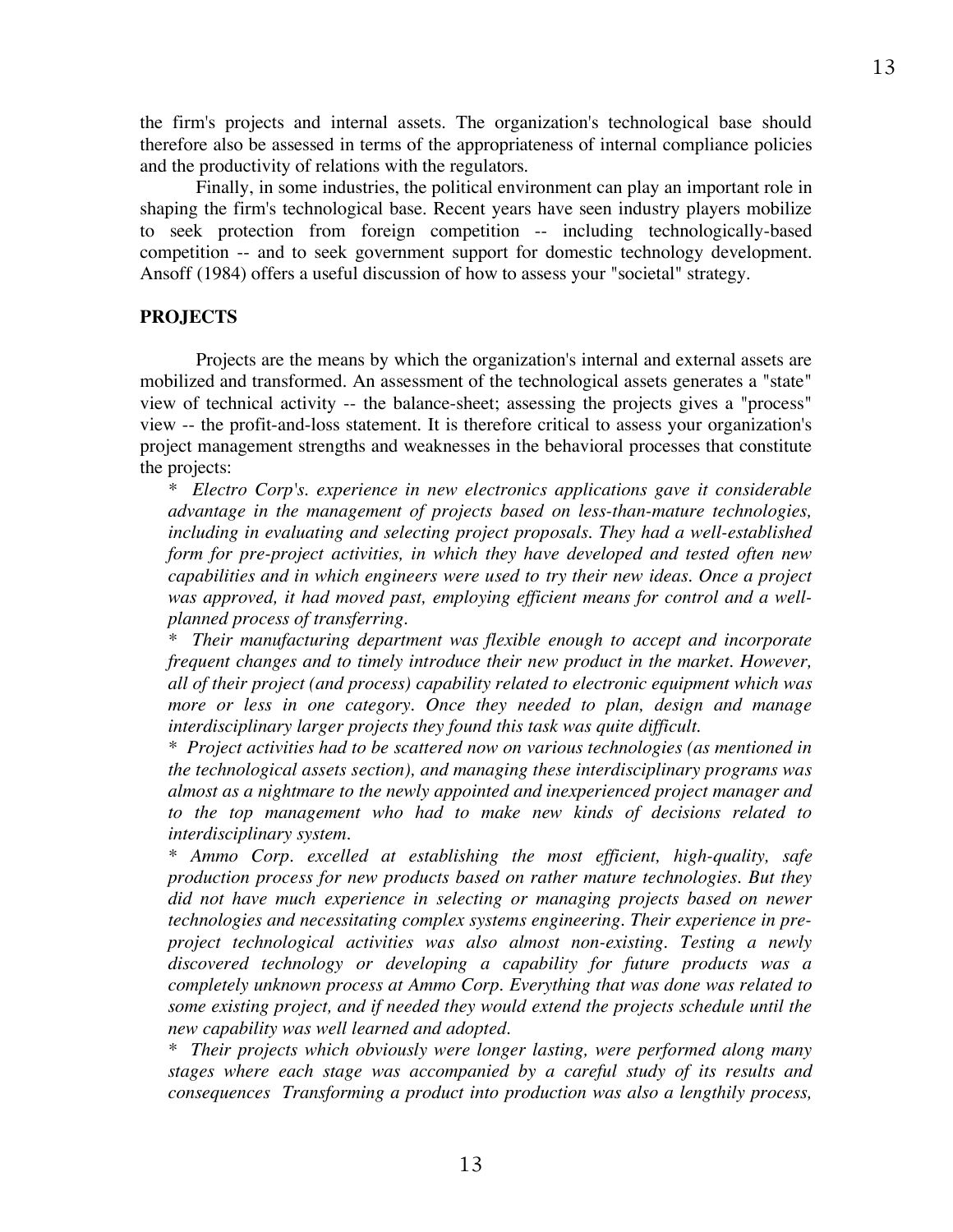*and it included a close look at their reliability and quality measures. All this of course was quite fit for the new "missile era", however, naturally they needed to expand on their interdisciplinary systems capabilities, which was probably easier to do in their case than in Electro's.*

There are two types of criteria for evaluating projects as part of the technological base -- external and internal. The external point of view evaluates the project portfolio in terms of whether it (a) leverages and (b) enhances the organization's technological, organizational and external assets. Managers should therefore examine the project portfolio to see whether it adequately reflects the mix of technology thrusts identified under the technological assets rubric and whether the projects undertaken reach a happy conclusion as frequently and as fast as the enviroment demands.

The internal point of view merits more elaboration. Whether the end result of the project is a new product, a new manufacturing process or a management decision, we can identify several logical phases through which each project progresses. The projects real stages -- as opposed to its logical phases -- will reflect the importance of iterations and parallelism between phases; but logically one might distinguish the following phases: pre-project, idea generation, evaluation, selection, implementation, and post-project.

The pre-project phase provides a direct link to the organizational technological assets, since it encompasses the assessment and mapping of technology and products (Hayes, Wheelwright and Clark 1988, Ch. 10, Willyard and McClees, 1987), as well as setting the "structural context" (Bower, 1970) and the "strategic context" (Burgelman, 1983) for innovative projects. These pre-project activities focus the organization's attention on certain issues and opportunities, and thus play a critical role in shaping the subsequent outcomes. The key factors for effective pre-project activities are maintaining links to external knowledge sources and across internal boundaries.

Within the project itself -- the idea-generation, evaluation, selection and implementation phases -- Hayes, Wheelwright and Clark (1988) suggest three key evaluation criteria:

- (a) Organization: does the project manager have enough authority to ensure both continuity of resource commitments and consistency of decisions over the whole project? Too often new product projects are defined too narrowly, so that the project leader is responsible only for the generation phase, and implementation is left to a manufacturing operations manager. If new products are your life-blood, new product projects should be managed by business managers.
- (b) Problem solving: is there sufficient trust and technical competence to enable engineers in the generation phase (product design) to cooperate with engineers focused on preparing implementation (process design)? Too often, the product designers refuse to communicate specifications that are not yet "firm" out of fear that manufacturing engineers will protest later changes, even though such early information, even in its provisional state, is extremely valuable for process designers. It is still very rare in U.S. industry, although common in Japan, for product designers and process designers to sit down together to negotiate optimal trade-offs (and to discover unforeseen synergies) between performance, cost, and quality criteria.
- (c) Conflict resolution: when, where and how do the inevitable disagreements and conflicts get resolved? Too often, the productive value of such conflicts is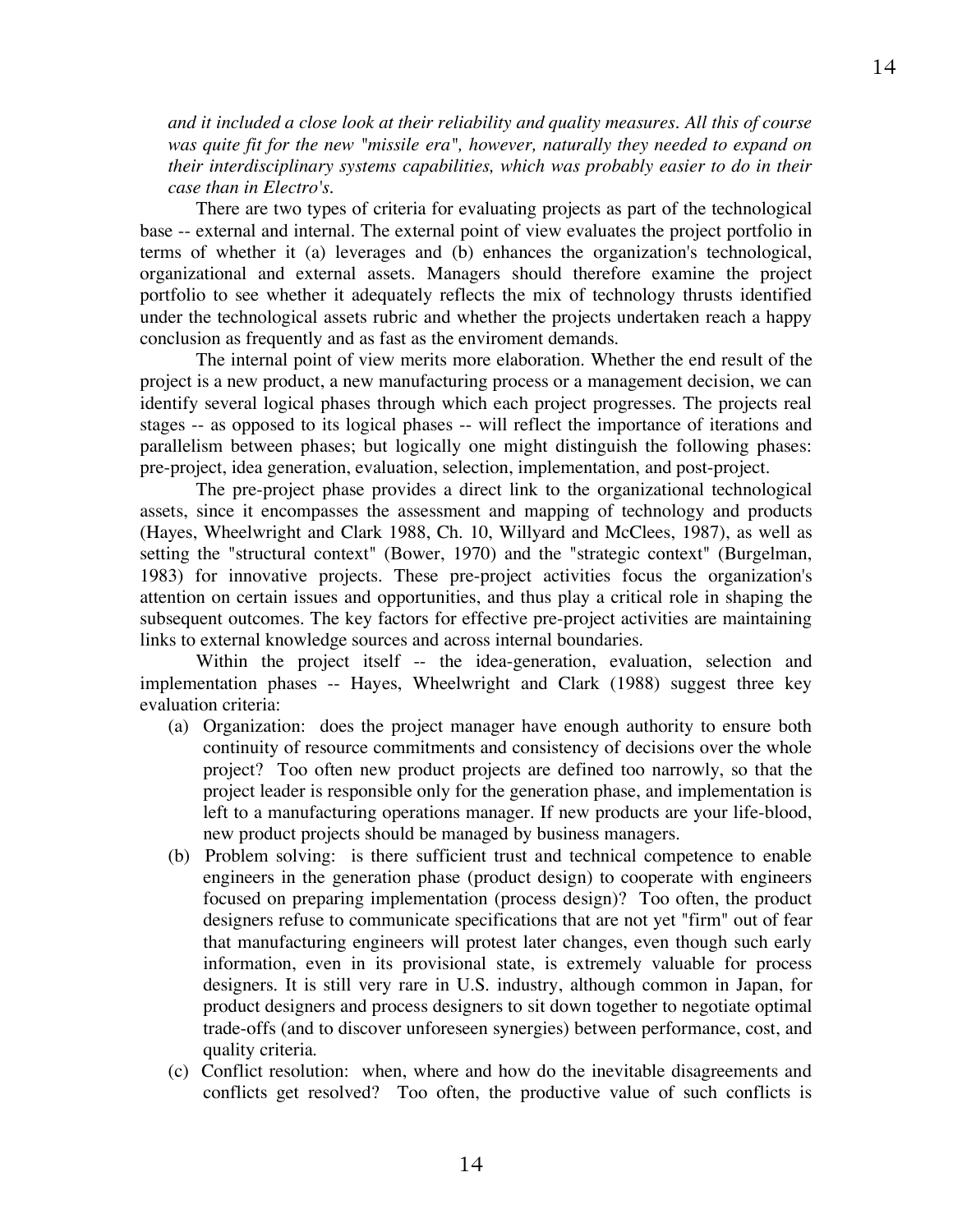ignored in the name of organizational prerogatives. As a result, conflicts are sent up the hierarchy for resolution, which further politicizes them and slows down their resolution and thus the project. One technology manager has told us how he keeps his finger on the pulse of the conflict resolution process in his organization -- by watching the number of projects that are in limbo, neither scrapped nor moving ahead.

Imai, Nonaka and Takeuchi (1985) suggest a fourth criterion for evaluating projects: "multi-learning," that is, capitalizing on the opportunities created in the projects for participants to develop new skills.

The post-project phase governs what the organization will learn from past projects for its subsequent activity: does the organization systematically conduct post-project reviews? Does it collect data that enables it to compare this project's performance against that of comparable projects in the past? How objective is the assessment? The key factors for effective post-project activities are the expectations communicated by senior managers and the culture that rewards good decisions and not just good outcomes. The organization's project capability can only truly become a part of the technological base if management commits the organization to "learning across projects" (Hayes, Wheelwright and Clark, 1988).

#### **FROM ASSESSMENT TO ACTION**

Electro Corp.'s and Ammo Corp.'s assessments of their respective technological bases led them to quite different strategic plans for their entry in their new business:

- *\* One of Electro Corp.'s key technological weaknesses was remedied by the acquisition of an optical equipment company, while the other technical deficiencies were remedied by recruitment of new people. Their procedures and structure were deliberately retained -- with the addition of a new missile division -- but their strategy concepts and cultures remained largely unchanged -- by default rather than by design. In order to remedy their lack of DoD relationships, they established a joint venture with an established weapons systems house for marketing their new products and managing the test cycle. This venture initially encountered some opposition from the DoD, but the opposition was overcome through an extensive lobbying effort.*
- *\* The weaknesses in their technological assets led Ammo Corp. to establish several joint ventures and to subcontract some particularly challenging subsystems. They also recruited numerous technical people in the electronics, computers, radar and microwave areas. In order to derive the full benefit of these new skills, they adopted a matrix structure in their new missile product line. But the remedies for weaknesses in their strategy process and cultural were more difficult to find: they resolved to use their relationships with their partners in their joint ventures and sub-contractors as learning opportunities - - to let some of their entrepreneurial habits rub off on them.*

Five years after their move into the missile business, both companies have acquired the key technologies, skills and established effective linkages with partners, customers and suppliers. Both, however, are still struggling with systems integration problems and they are both somewhat behind in their testing schedules. Managers in both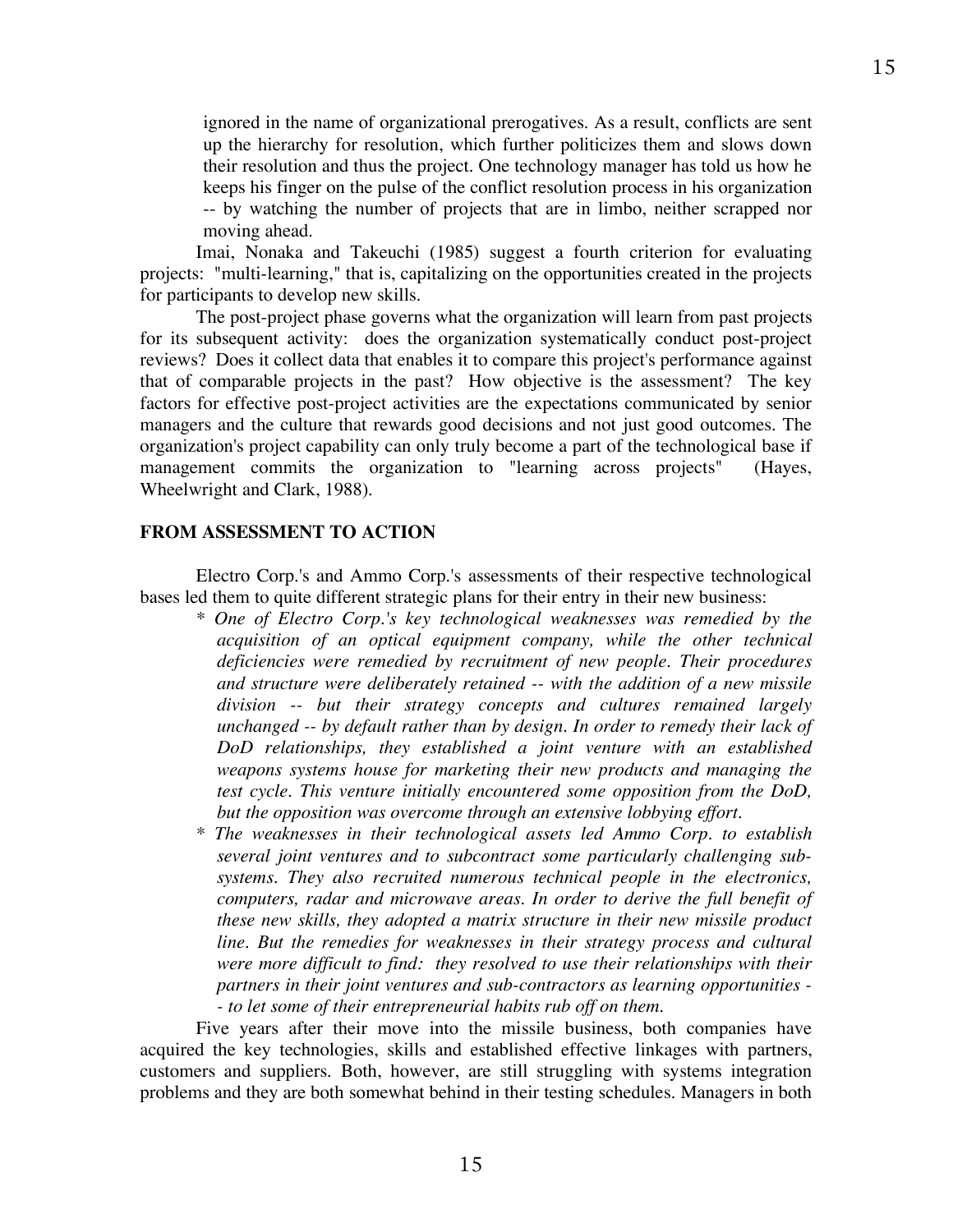companies are still unsure of themselves in both strategic and project-level decisionmaking. The innovation-oriented culture at Electro Corp. has impeded the development of the kind of discipline needed for complex systems. The efficiency-oriented culture at Ammo Corp. has not been much changed by daily contact with their new partners, and it has proven very difficult to establish the behavior patterns need for high-tech project management.

In this history, Electro Corp. and Ammo Corp. appear to fit a pattern we have observed in numerous other cases. It is a pattern that managers should consider as they move from assessment to action: of the four dimensions we have identified, it is usually - - although not invariably -- the organizational assets that prove to be the limiting element. Technological assets can be acquired, external relationships can be contracted, but if the organizational assets are not appropriate, the right projects will not be forthcoming or, if they are forthcoming, they won't be successful.

Moreover, among these organizational assets we have often found a hierarchy:

\* The most direct determinant of the benefits realized from new technological opportunities is the skill base of the organization: do the personnel have the skills required to effectively select, develop, operate and maintain the technological assets?

\* Whether or not sills are effectively deployed will depend on prevailing procedures, in particular the procedures for coordinating in different functional departments.

\* Whether these procedures -- which prescribe certain roles -- are maintained in the spirit or on the contrary are respected only in the letter and therefore degenerate over time will depend on their congruence with the incentives created by the organizational structure: what specialized functions have been established? To whom do they report?

\* These structures in turn will evolve to reflect the priorities embodied in the organization's strategy: what are the competitive priorities of the firm? How are these formulated? How are they translated into resource allocation decisions?

\* And behind these priorities, we often find culture -- the values and assumptions that bind the organization and give it continuity over time.

These five factors can be thought of as five levels of organizational learning. Two factors argue for thinking of them in these terms. First, with increases in the magnitude of the change in technological assets that the organization seeks to effect, the organization needs to make adaptions at progressively higher levels in this hierarchy (Pava, 1983). Simple technological changes typically require modest changes in skills and procedures. More radical technological changes, on the other hand, typically call for organizational changes not only in skills and procedures, but also in structure and strategy. And revolutionary technological changes -- such as those undertaken by Electro Corp. and Ammo Corp. -- usually call for changes in all five levels, including culture.

The second reason for thinking of these factors are a hierarchy is that the lower levels of organizational learning are typically amenable to faster change than the higher levels: the higher levels are more "viscous." New skills can be recruited in a matter of weeks or months. New procedures typically take several months to develop and implement. New organization charts can be drafted overnight, but getting the organization to work effectively in the new framework usually takes six months or a year. New strategies can be decreed, but effectively mobilizing the organization to implement them typically requires personnel shifts and changes in structure and incentives -- usually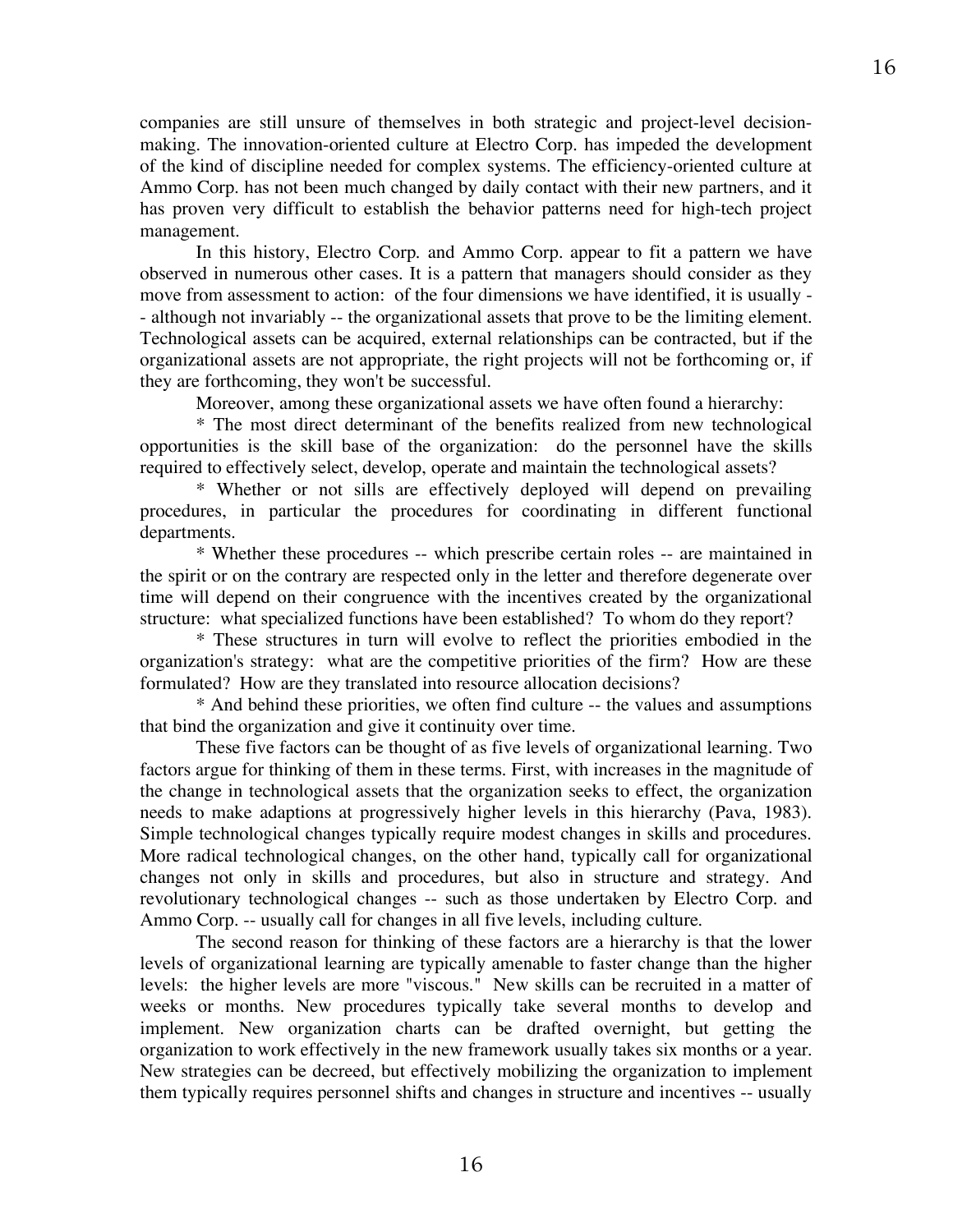taking a year or more. And culture, if it is manageable at all, usually takes several years to change. Electro Corp. and Ammo Corp., still struggling to reorient their strategies and cultures to their new technological and business environment after five years intensive activity, are good examples of the viscosity of organizational assets. (see Figure 2.)

## [PUT FIGURE 2 ABOUT HERE]

There are, of course, exceptions. But more rapid change in the organizational fabric can only be effective in very peculiar circumstances. In the mid-1980s, a large, New York based financial services organization that had been plagued by poor processing performance realized the urgency of completely overhauling its back-office technological and organizational assets and its new system development project capability. They could see that the magnitude of change they were seeking would necessitate not only equipment, skill and procedural changes but also a major transformation of their structures, strategy and culture. So they decided to replace the entire operations top management team, nearly half the other managers, and one-third of the employees. The change proved highly effective, but it still took two years to digest. Even this two-year time span was only possible because they were located in Manhattan where there is a large pool of experienced financial industry operations expertise, and because their activity -- processing commercial paper -- is a very well-established "factory" activity with exceptionally well-defined technology. And its not obvious what level of enthusiasm the management team will find when they announce plans for the next major systems upgrade!

This exception thus "proves the rule:" companies that want to capitalize on technology's ability to make a positive contribution to their performance -- rather than seeking merely to minimize technology's negative impact -- need to carefully assess the strengths and weaknesses of their technological base as well as the time it takes to remedy those weaknesses and build new strengths.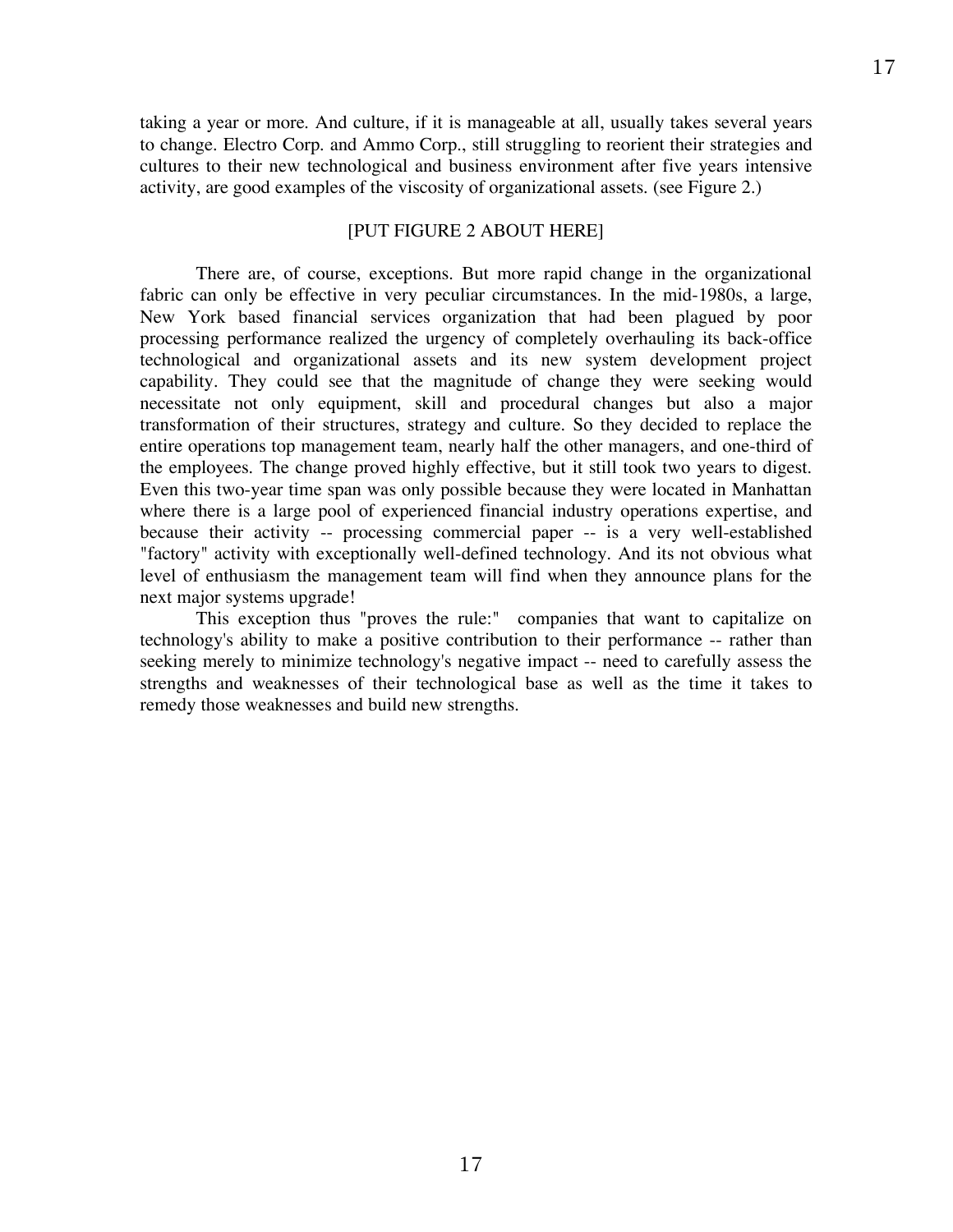#### **REFERENCES**

- A.D. Little, "The Strategic Management of Technology," European Management Forum, 1981
- Adler, P.S., "Cad/Cam: Managerial Challenges and Research Issues," IEEE Transactions on Engineering Management, forthcoming 1989a.
- Adler, P.S., "Technology Strategy: A Guide to the Literature," in R. Rosenbloom and R. Burgelman (eds.) Research and Technological Innovation, Management, and Policy, forthcoming 1989b.
- Allen, T.J., Managing the Flow of Technology, Cambridge, MA: MIT Press, 1977
- Allen, T.J., "Organizational Structure, Information Technology, and R&D Productivity, " IEEE Transactions on Engineering Management, 4, 1986, pp. 212-217.
- Ansoff, H.I., Implanting Strategic Management, Englewood Cliffs, NJ: Prentice-Hall International, 1984.
- Bhide, A., "Hustle As Strategy," Harvard Business Review, Sept-Oct 1986.
- Booz-Allen and Hamilton, "The Strategic Management of Technology," Booz-Allen and Hamilton: Outlook, Fall-Winter, 1981.
- Booz-Allen and Hamilton, "Technology Management Survey Results," 1981.
- Bower, J.L., Managing the Resource Allocation Process, Boston: Harvard University Graduate School of Business Administration, 1970.
- Burgelman, R.A., "A Process Model of Internal Corporate Venturing in A Diversified Major Firm," **Administrative Science Quarterly**, 28, 1983, pp. 225-244.
- Burgelman, R.A., "Strategy-Making As A Social Learning Process: The Case of Internal Corporate Venturing," Interfaces, 18, 3, May-June 1988, pp. 74-85.
- Foster, R.N., Innovation: The Attacker's Advantage, New York: Summit, 1986.
- Frohman, A.L., "Managing the Company's Technological Assets," Research Management, 28, 5, September 1980, pp. 20-24.
- Hayes, R.H., and Wheelwright, S.C., Restoring Our Competitive Edge: Competing Through Manufacturing, New York: John Wiley & Sons, 1984.
- Hayes, R.H., "Strategic Planning: Forward in Reverse?" Harvard Business Review, Nov-Dec 1985.
- Hayes, R.H., Wheelwright, S.C. and Clark, K.B., Dynamic Manufacturing, New York: Wiley, 1988.
- Imai, K., Nonaka, I. and Takeuchi, H., "Managing the New Product Development Process: How Japanese Companies Learn and Unlearn," in K.B. Clark, R.H. Hayes and C. Lorenz (eds) The Uneasy Alliance: Managing the Productivity-Technology Dilemma, Boston, MA: Harvard Business School Press, 1985.
- Jasper, J.D., "Inventory Your Technology for Increased Awareness and Profit," Research Management, 28, 4, July 1980, pp. 16-20.
- Kanter, R.M., The Change Masters, New York: Simon & Schuster, 1983.
- Lawrence, P.R., Kolodny, H.F. and Davis, S.M., "The Human Side of the Matrix," Organizational Dynamics, Summer 1977.
- Mitchell, G.R., "New Approaches for the Strategic Management of Technology," in Horwitch, M. (ed.) Technology in the Modern Corp., New York: Pergamon Press, 1986.